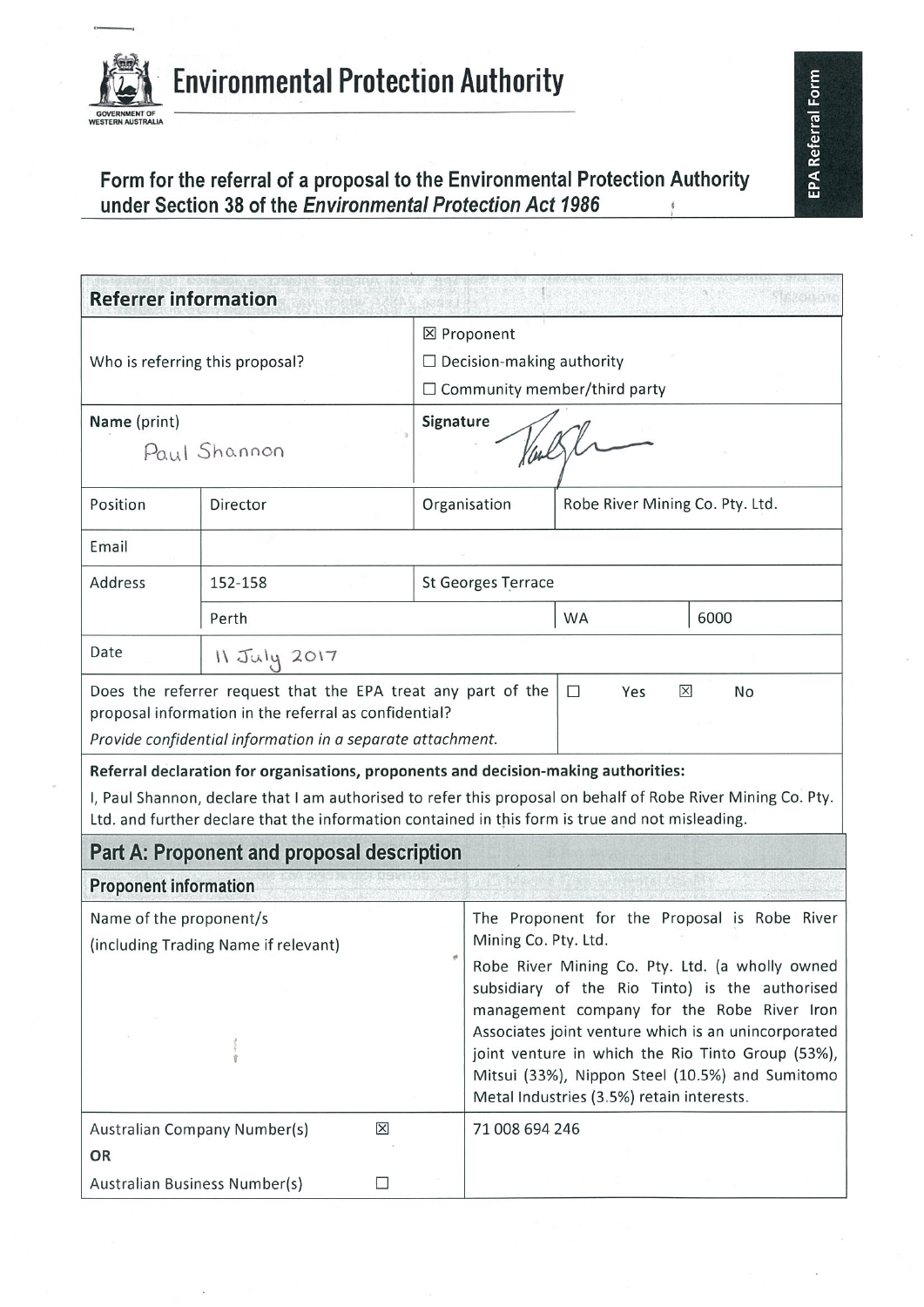| Contact for the proposal (if different from the<br>referrer)<br>Please include: name; physical address; phone; and<br>email.                                                                                                                                                                                                                                                                                                   | The contact person in relation to the environmental<br>approvals process for this Proposal is Carly Nixon<br>(Environmental Approvals Specialist)<br>A: 152-158 St Georges Terrace<br>Perth, WA 6000<br>T: +61 (08) 6213 1297<br>E: carly.nixon@riotinto.com                                                                                                                                                                                                                                                                                                                                                                                                                                                                                                                                               |
|--------------------------------------------------------------------------------------------------------------------------------------------------------------------------------------------------------------------------------------------------------------------------------------------------------------------------------------------------------------------------------------------------------------------------------|------------------------------------------------------------------------------------------------------------------------------------------------------------------------------------------------------------------------------------------------------------------------------------------------------------------------------------------------------------------------------------------------------------------------------------------------------------------------------------------------------------------------------------------------------------------------------------------------------------------------------------------------------------------------------------------------------------------------------------------------------------------------------------------------------------|
| Does the proponent have the legal access required<br>for the implementation of all aspects of the<br>proposal?<br>If yes, provide details of legal access authorisations /<br>agreements / tenure.<br>If no, what authorisations / agreements / tenure is<br>required and from whom?                                                                                                                                           | ⊠ Yes □<br>No<br>The West Angelas Project is located on Mineral<br>Lease 248SA which was granted in 1976 under the<br>Iron Ore (Robe River) Agreement Act 1964 (WA).<br>The infrastructure at West Angelas that is located<br>outside of ML248SA is supported by the following<br>(General Purpose<br>other tenure<br>Leases<br>and<br>Miscellaneous Licences) that have been granted<br>under the Mining Act 1978 (WA):<br>General purpose leases 47/1235 and 47/1236;<br>Miscellaneous Licence L47/50 for the rail;<br>٠<br>Miscellaneous Licence L47/409 for the gas<br>pipeline; and<br>Miscellaneous Licence L47/53 for the pipeline<br>$\bullet$<br>and powerline to the Turee B Borefield and<br>L47/41 for the Turee B Borefield.<br>Refer to Section 1.4 of the Environmental Review<br>document. |
| <b>Proposal type</b>                                                                                                                                                                                                                                                                                                                                                                                                           |                                                                                                                                                                                                                                                                                                                                                                                                                                                                                                                                                                                                                                                                                                                                                                                                            |
| What type of proposal is being referred?<br>For a change to an approved proposal please state<br>the Ministerial Statement number/s (MS No./s) of<br>the approved proposal                                                                                                                                                                                                                                                     | $\boxtimes$ significant – new proposal<br>$\Box$<br>significant - change to approved proposal (MS<br>No./s:<br>proposal<br>under<br>planning<br>$\Box$<br>assessed<br>an<br>scheme<br>strategic<br>⊔<br>derived (Strategic MS No.: _______<br>□                                                                                                                                                                                                                                                                                                                                                                                                                                                                                                                                                            |
| For a significant proposal:<br>Why do you consider the proposal may have a<br>significant effect on the environment and<br>warrant referral to the EPA?                                                                                                                                                                                                                                                                        | Refer to Section 4.2 of the Environmental Review<br>document.                                                                                                                                                                                                                                                                                                                                                                                                                                                                                                                                                                                                                                                                                                                                              |
| For a proposal under an assessed planning scheme,<br>provide the following details:<br>Scheme name and number<br>For the Responsible Authority:<br>What new environmental issues are raised by<br>the proposal that were not assessed during the<br>assessment of the planning scheme?<br>How does the proposal not comply with the<br>assessed scheme and/or the environmental<br>conditions in the assessed planning scheme? | N/A                                                                                                                                                                                                                                                                                                                                                                                                                                                                                                                                                                                                                                                                                                                                                                                                        |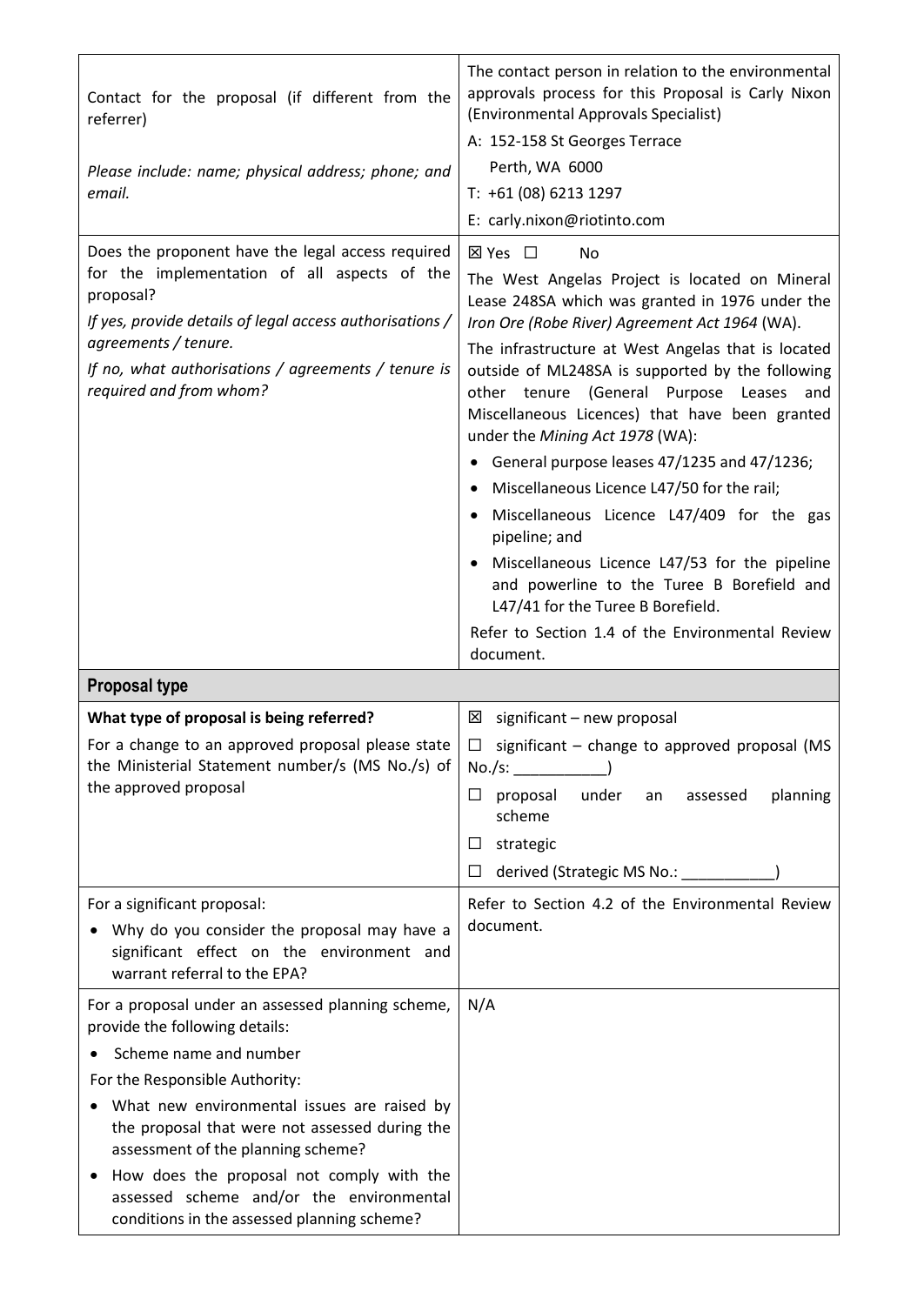| <b>Proposal description</b>                                                                                                                                                                                     |                                                                                                                                                                                                                                                                                                                         |  |
|-----------------------------------------------------------------------------------------------------------------------------------------------------------------------------------------------------------------|-------------------------------------------------------------------------------------------------------------------------------------------------------------------------------------------------------------------------------------------------------------------------------------------------------------------------|--|
| Title of the proposal                                                                                                                                                                                           | West Angelas Iron Ore Project                                                                                                                                                                                                                                                                                           |  |
|                                                                                                                                                                                                                 | Deposit C, D and G Proposal                                                                                                                                                                                                                                                                                             |  |
| Name of the Local Government Authority in which<br>the proposal is located.                                                                                                                                     | The Proposal is located in the Shire of East Pilbara.                                                                                                                                                                                                                                                                   |  |
| Location:<br>a) street address, lot number, suburb, and nearest<br>road intersection; or<br>b) if remote the nearest town and distance and<br>direction from that town to the proposal site.                    | The West Angelas Iron Ore Mine is located<br>approximately 130 km northwest of Newman in the<br>Pilbara region of Western Australia.                                                                                                                                                                                    |  |
| Proposal<br>description<br>including<br>the<br>$\overline{\phantom{m}}$<br>key<br>characteristics of the proposal                                                                                               | Refer to Section 2.2 of the Environmental Review<br>document.                                                                                                                                                                                                                                                           |  |
| Have you provided electronic spatial data, maps and<br>figure in the appropriate format?                                                                                                                        | <b>区</b> Yes<br>$\Box$<br>No                                                                                                                                                                                                                                                                                            |  |
| What is the current land use on the property, and<br>the extent (area in hectares) of the property?                                                                                                             | Existing land uses in the region are limited to mining<br>activities.                                                                                                                                                                                                                                                   |  |
|                                                                                                                                                                                                                 | This Proposal is located adjacent to the existing<br>West Angelas Iron Ore Mine. Clearing of up to 7,890<br>ha within the 22,600 ha West Angelas development<br>envelope has been approved under existing<br>Ministerial Statements 970 and 1015.                                                                       |  |
| Have you had pre-referral discussions with the<br>OEPA? If so, quote the reference number and/or<br>the OEPA contact.                                                                                           | Pre-referral discussions were held with the OEPA on<br>November and 22 November<br>$\mathbf{1}$<br>2017. The<br>Proponent has, and will continue to, consult with<br>the OEPA and other relevant stakeholders during<br>the environmental approval process. Refer to<br>Section 3 of the Environmental Review document. |  |
| <b>Part B: Environmental impacts</b>                                                                                                                                                                            |                                                                                                                                                                                                                                                                                                                         |  |
| <b>Environmental factors</b>                                                                                                                                                                                    |                                                                                                                                                                                                                                                                                                                         |  |
| What are the likely significant environmental                                                                                                                                                                   | $\Box$ Benthic Communities and Habitat                                                                                                                                                                                                                                                                                  |  |
| factors for this proposal?                                                                                                                                                                                      | $\Box$ Coastal Processes                                                                                                                                                                                                                                                                                                |  |
|                                                                                                                                                                                                                 | $\Box$ Marine Environmental Quality                                                                                                                                                                                                                                                                                     |  |
|                                                                                                                                                                                                                 | $\Box$ Marine Fauna                                                                                                                                                                                                                                                                                                     |  |
|                                                                                                                                                                                                                 | <b>⊠ Flora and Vegetation</b>                                                                                                                                                                                                                                                                                           |  |
|                                                                                                                                                                                                                 | $\Box$ Landforms                                                                                                                                                                                                                                                                                                        |  |
|                                                                                                                                                                                                                 | <b>⊠ Subterranean Fauna</b>                                                                                                                                                                                                                                                                                             |  |
|                                                                                                                                                                                                                 | $\Box$ Terrestrial Environmental Quality                                                                                                                                                                                                                                                                                |  |
|                                                                                                                                                                                                                 | <b>区 Terrestrial Fauna</b>                                                                                                                                                                                                                                                                                              |  |
|                                                                                                                                                                                                                 | ⊠ Hydrological Processes                                                                                                                                                                                                                                                                                                |  |
|                                                                                                                                                                                                                 | $\Box$ Inland Waters Environmental Quality                                                                                                                                                                                                                                                                              |  |
|                                                                                                                                                                                                                 | $\Box$ Air Quality                                                                                                                                                                                                                                                                                                      |  |
|                                                                                                                                                                                                                 | $\Box$ Social Surroundings                                                                                                                                                                                                                                                                                              |  |
|                                                                                                                                                                                                                 | $\Box$ Human Health                                                                                                                                                                                                                                                                                                     |  |
| For the environmental factors identified above, complete the following table, or provide the information in<br>a supplementary report. Please be sure to complete a separate table per factor identified above. |                                                                                                                                                                                                                                                                                                                         |  |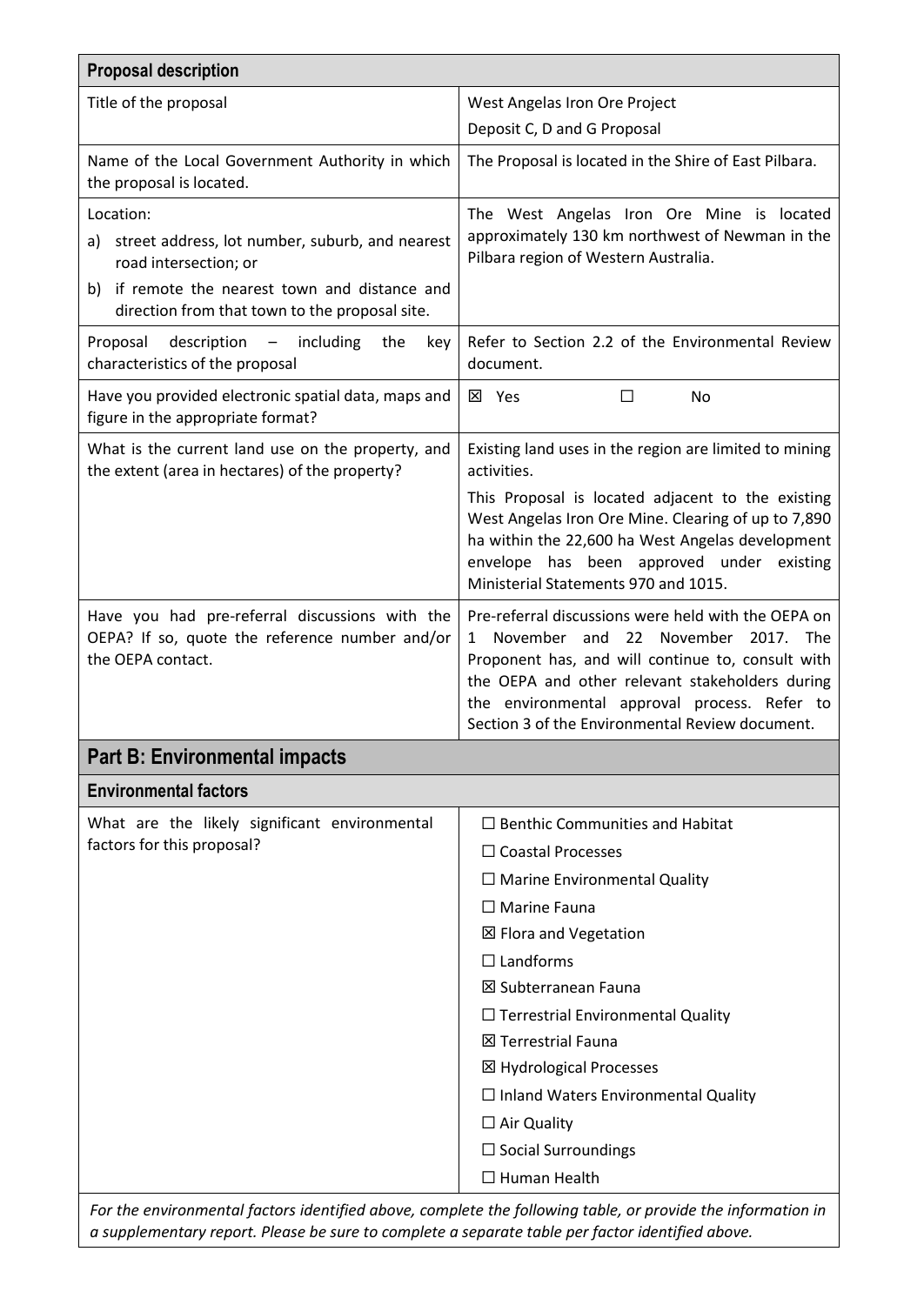|                | <b>Potential environmental impacts</b>                                                                                                               |                                                                                                                                                                                                                                                                                                                                                                                                                                                                                                                                                                                                                                  |
|----------------|------------------------------------------------------------------------------------------------------------------------------------------------------|----------------------------------------------------------------------------------------------------------------------------------------------------------------------------------------------------------------------------------------------------------------------------------------------------------------------------------------------------------------------------------------------------------------------------------------------------------------------------------------------------------------------------------------------------------------------------------------------------------------------------------|
| $\mathbf{1}$   | <b>EPA Factor</b>                                                                                                                                    | The Proponent considers that the preliminary key<br>environmental factors relevant to this Proposal are:<br>Flora and Vegetation (refer to Section 5 of the<br>Environmental Review document); Terrestrial Fauna<br>(refer to Section 6 of the Environmental Review<br>document); Subterranean Fauna (refer to Section 7 of<br>Environmental<br>document);<br>the<br>Review<br>and<br>Hydrological Processes (refer to Section 8 of the<br>Environmental Review document).<br>In addition, Closure and Offsets are considered<br>relevant to this Proposal (refer to Sections 9 and 10 of<br>the Environmental Review document). |
| $\overline{2}$ | EPA policy and guidance - What have<br>you considered and how have you<br>applied them in relation to this factor?                                   | Refer to the following Sections of the Environmental<br>Review document:<br>Flora and Vegetation - Section 5.2;<br>Fauna - Section 6.2;<br>Subterranean Fauna - Section 7.2; and<br>Hydrological Processes - Section 8.2.                                                                                                                                                                                                                                                                                                                                                                                                        |
| 3              | <b>Consultation - Outline the outcomes of</b><br>consultation in relation to the potential<br>environmental impacts                                  | Refer to Section 3 of the Environmental Review<br>document.                                                                                                                                                                                                                                                                                                                                                                                                                                                                                                                                                                      |
| 4              | Receiving environment - Describe the<br>current condition of the receiving<br>environment in relation to this factor.                                | Refer to the following Sections of the Environmental<br>Review document:<br>Flora and Vegetation - Section 5.3;<br>Fauna - Section 6.3;<br>Subterranean Fauna - Section 7.3; and<br>Hydrological Processes - Section 8.3.                                                                                                                                                                                                                                                                                                                                                                                                        |
| 5              | <b>Proposal activities - Describe</b><br>the<br>proposal<br>activities<br>that<br>the<br>have<br>potential to impact the environment                 | Refer to Section 2.2 of the Environmental Review<br>document.                                                                                                                                                                                                                                                                                                                                                                                                                                                                                                                                                                    |
| 7              | <b>Impacts</b> - Assess the impacts of the<br>and<br>review the<br>residual<br>proposal<br>impacts against the EPA objective.                        | Refer to the following Sections of the Environmental<br>Review document:<br>Flora and Vegetation - Section 5.4;<br>Fauna - Section 6.4;<br>Subterranean Fauna - Section 7.4; and<br>Hydrological Processes - Section 8.4.                                                                                                                                                                                                                                                                                                                                                                                                        |
| 6              | Mitigation - Describe the measures<br>proposed to manage and mitigate the<br>potential environmental impacts.                                        | Refer to the following Sections of the Environmental<br>Review document:<br>Flora and Vegetation - Section 5.5;<br>Fauna - Section 6.5;<br>Subterranean Fauna - Section 7.5; and<br>Hydrological Processes - Section 8.5.                                                                                                                                                                                                                                                                                                                                                                                                        |
| 8              | <b>Assumptions</b><br>Describe<br>any<br>assumptions critical to your assessment<br>e.g. particular mitigation measures or<br>regulatory conditions. | As above.                                                                                                                                                                                                                                                                                                                                                                                                                                                                                                                                                                                                                        |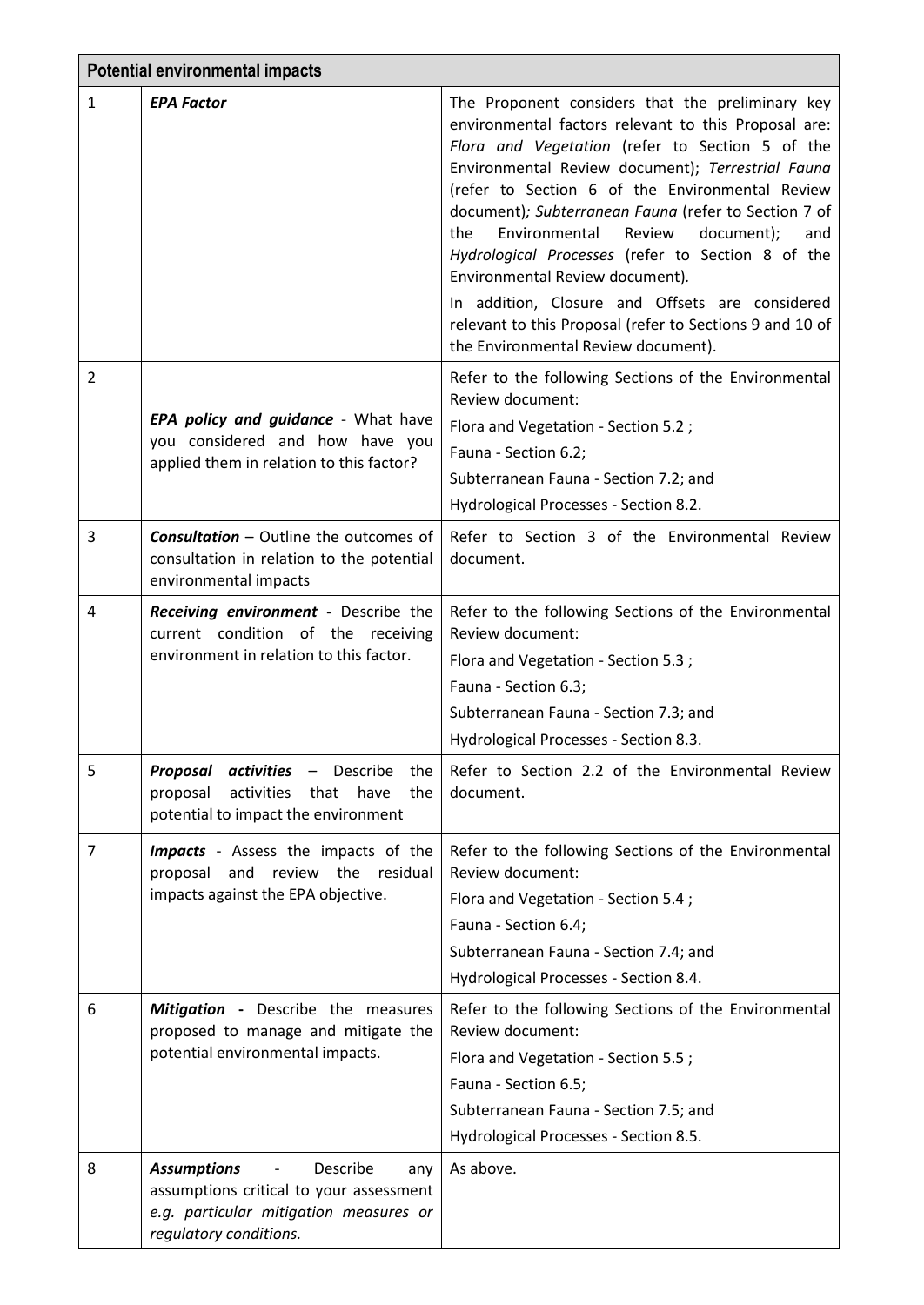| Part C: Other approvals and regulation                                                                            |                                                                                                                                              |                                                                                                                                                                                                                                                                                                                                                                                                                                                                                                                           |
|-------------------------------------------------------------------------------------------------------------------|----------------------------------------------------------------------------------------------------------------------------------------------|---------------------------------------------------------------------------------------------------------------------------------------------------------------------------------------------------------------------------------------------------------------------------------------------------------------------------------------------------------------------------------------------------------------------------------------------------------------------------------------------------------------------------|
| <b>State and Local Government approvals</b>                                                                       |                                                                                                                                              |                                                                                                                                                                                                                                                                                                                                                                                                                                                                                                                           |
| Is rezoning of any land required before the proposal<br>can be implemented?<br>If yes, please provide details.    |                                                                                                                                              | 区<br>$\Box$<br>No<br>Yes                                                                                                                                                                                                                                                                                                                                                                                                                                                                                                  |
| If this proposal has been referred by a decision-<br>making authority, what approval(s) are required<br>from you? |                                                                                                                                              | N/A                                                                                                                                                                                                                                                                                                                                                                                                                                                                                                                       |
| Proposal activities                                                                                               | Land tenure/access                                                                                                                           | Type of approval / Legislation regulating the activity                                                                                                                                                                                                                                                                                                                                                                                                                                                                    |
| Clearing                                                                                                          | Iron Ore (Robe River)<br>Agreement Act 1964<br>General purpose leases<br>and Miscellaneous<br>Licences granted under<br>the Mining Act 1978. | Clearing is subject to approval under Part IV of the<br>Environmental Protection Act 1986.<br>Mining Proposals may be required for work on<br>General Purpose Leases under the Mining Act 1978.                                                                                                                                                                                                                                                                                                                           |
| Mining                                                                                                            | Iron Ore (Robe River)<br>Agreement Act 1964                                                                                                  | State Agreement approval is required under the<br>Iron Ore (Robe River) Agreement Act 1964 for the<br>proposed additional Deposits C, D and G and new<br>associated infrastructure (including but not limited<br>to transport routes, power and water supply,<br>accommodation).                                                                                                                                                                                                                                          |
| Processing                                                                                                        | Iron Ore (Robe River)<br>Agreement Act 1964                                                                                                  | A Works Approval may be required under Part V of<br>the Environmental Protection Act 1986 for new<br>infrastructure considered a prescribed activity (i.e.<br>processing facilities).<br>An amendment to the existing existing Operating<br>Licence, L7774/2000, issued under Part V of the<br>Environmental Protection Act 1986 is potentially<br>required if a Works Approval has been issued in<br>order to operate a new facility or for changes to<br>existing facilities within the existing prescribed<br>premise. |
| <b>Diversions</b>                                                                                                 | Iron Ore (Robe River)<br>Agreement Act 1964                                                                                                  | A Permit to Obstruct or Interfere with Bed / Banks<br>may be required under the Rights in Water and<br>Irrigation Act 1914 for the proposed diversion of<br>Turee Creek East.                                                                                                                                                                                                                                                                                                                                             |
| Dewatering                                                                                                        | Iron Ore (Robe River)<br>Agreement Act 1964                                                                                                  | A Licence to Construct Wells is required under<br>section 26D of the Rights in Water and Irrigation Act<br>1914 for new bores.<br>An amendment to the existing Groundwater Licence<br>GWL98740 is required under section 5C of the<br>Rights in Water and Irrigation Act 1914 for<br>groundwater abstraction from new water supply /<br>dewatering bores or an increase in abstraction from<br>existing water supply / dewatering bores.                                                                                  |